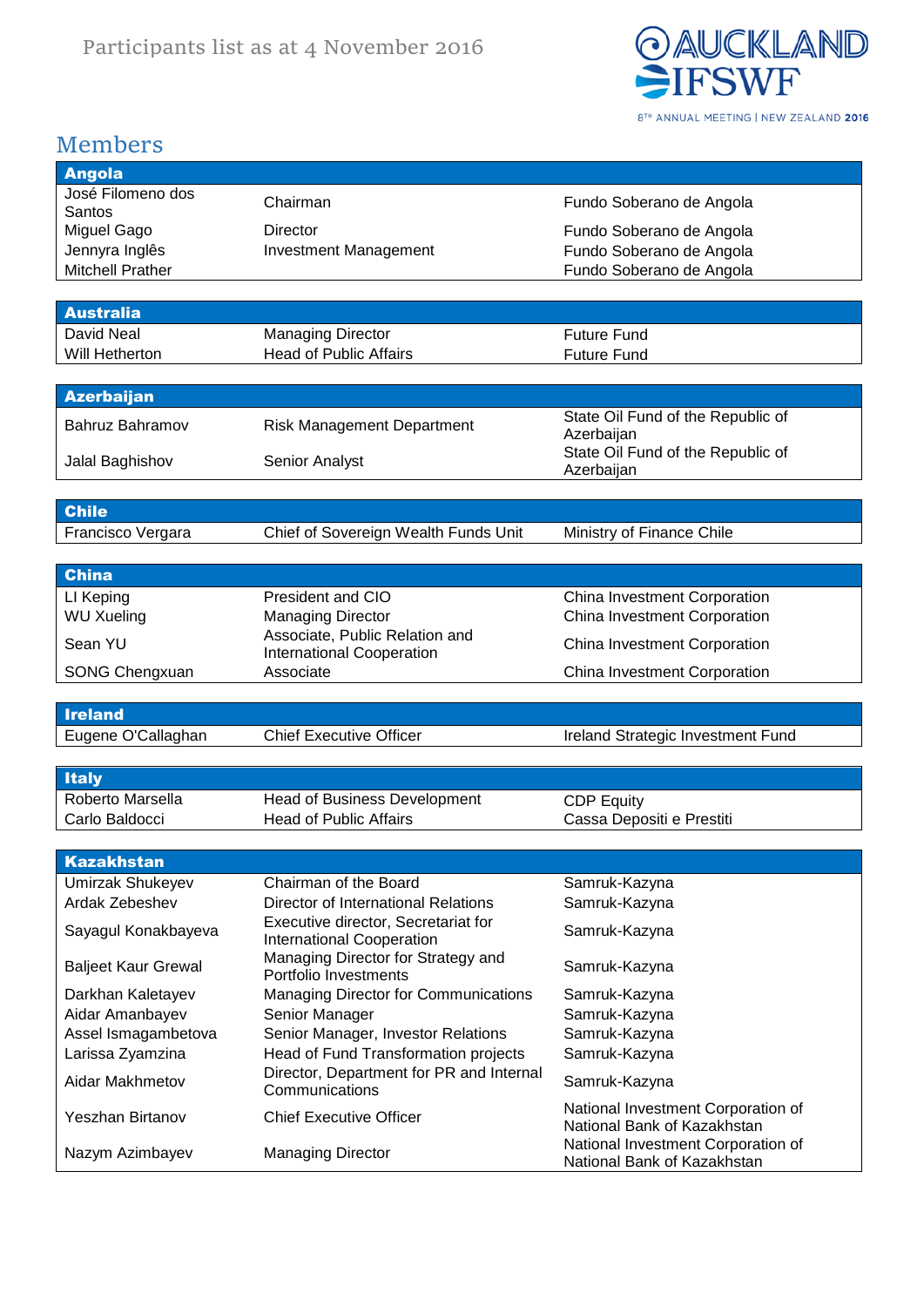

### Members continued

| <b>Korea</b>                          |                                                             |                                                                                  |
|---------------------------------------|-------------------------------------------------------------|----------------------------------------------------------------------------------|
| Sungjoon Kim                          | <b>Chief Operating Officer</b>                              | Korea Investment Corporation                                                     |
| <b>Brett Moffat</b>                   | Senior Manager                                              | Korea Investment Corporation                                                     |
|                                       |                                                             |                                                                                  |
| <b>Kuwait</b>                         |                                                             |                                                                                  |
| Ahmad M A Bastaki                     | <b>Executive Director</b>                                   | Kuwait Investment Authority                                                      |
| Abdulaziz Alhudaib                    | Head of Risk Management and<br>Performance Measurement Unit | Kuwait Investment Authority                                                      |
|                                       |                                                             |                                                                                  |
| <b>Malaysia</b>                       |                                                             |                                                                                  |
| Ahmad Zulqarnain Onn                  | <b>Executive Director, Head Strategic</b>                   | Khazanah Nasional Berhad                                                         |
|                                       | Management                                                  |                                                                                  |
| Aileen Buang                          | Senior Vice President, Managing<br>Director's Office        | Khazanah Nasional Berhad                                                         |
|                                       |                                                             |                                                                                  |
| <b>Mexico</b>                         |                                                             |                                                                                  |
| Hugo Alejandro Garduño                | <b>General Director Public Debt</b>                         |                                                                                  |
| Arredondo                             |                                                             | Ministry of Finance                                                              |
| Rodolfo Gutierrez Muñoz               | Director of Project Analysis                                | Ministry of Finance                                                              |
|                                       |                                                             |                                                                                  |
| <b>Morocco</b>                        | <b>Chief Executive Officer</b>                              |                                                                                  |
| Tarik Senhaji<br><b>Tariq Squalli</b> | Head of Investments                                         | <b>Ithmar Capital</b><br><b>Ithmar Capital</b>                                   |
| Soundouss Bouhia                      | Senior Strategy Advisor                                     | <b>Ithmar Capital</b>                                                            |
|                                       |                                                             |                                                                                  |
| <b>New Zealand</b>                    |                                                             |                                                                                  |
| <b>Adrian Orr</b>                     | <b>Chief Executive Officer</b>                              | New Zealand Superannuation Fund                                                  |
| Matt Whineray                         | <b>Chief Investment Officer</b>                             | New Zealand Superannuation Fund                                                  |
| Catherine Savage                      | Chair of the Board                                          | <b>Guardians of New Zealand</b>                                                  |
|                                       |                                                             | Superannuation<br><b>Guardians of New Zealand</b>                                |
| Lindsay Wright                        | Deputy Chair of the Board                                   | Superannuation                                                                   |
| Pip Dunphy                            | <b>Board Member</b>                                         | <b>Guardians of New Zealand</b>                                                  |
|                                       |                                                             | Superannuation                                                                   |
| <b>Craig Ansley</b>                   | <b>Board Member</b>                                         | <b>Guardians of New Zealand</b><br>Superannuation                                |
|                                       |                                                             | <b>Guardians of New Zealand</b>                                                  |
| Stephen Moir                          | <b>Board Member</b>                                         | Superannuation                                                                   |
| Doug Pearce                           | <b>Board Member</b>                                         | <b>Guardians of New Zealand</b>                                                  |
|                                       |                                                             | Superannuation<br><b>Guardians of New Zealand</b>                                |
| John Williamson                       | <b>Board Member</b>                                         | Superannuation                                                                   |
| Catherine Etheredge                   | <b>Head of Communications</b>                               | New Zealand Superannuation Fund                                                  |
| Rishab Sethi                          | Special Advisor                                             | New Zealand Superannuation Fund                                                  |
|                                       |                                                             |                                                                                  |
| <b>Nigeria</b>                        |                                                             |                                                                                  |
| Uche Orji<br>Stella Ojekwe-Onyejeli   | <b>Chief Executive Officer</b><br><b>Chief Risk Officer</b> | Nigeria Sovereign Investment Authority<br>Nigeria Sovereign Investment Authority |
|                                       |                                                             |                                                                                  |
| <b>Oman</b>                           |                                                             |                                                                                  |
| Abdullah Al Harthi                    | <b>Chief Financial Officer</b>                              | <b>State General Reserve Fund</b>                                                |
| Said Al Aufi                          | <b>Investment Analyst</b>                                   | <b>State General Reserve Fund</b>                                                |
|                                       |                                                             |                                                                                  |
| <b>Palestine</b>                      |                                                             |                                                                                  |
| Abed Al Abwah                         | <b>Chief Audit Executive</b>                                | Palestine Investment Fund                                                        |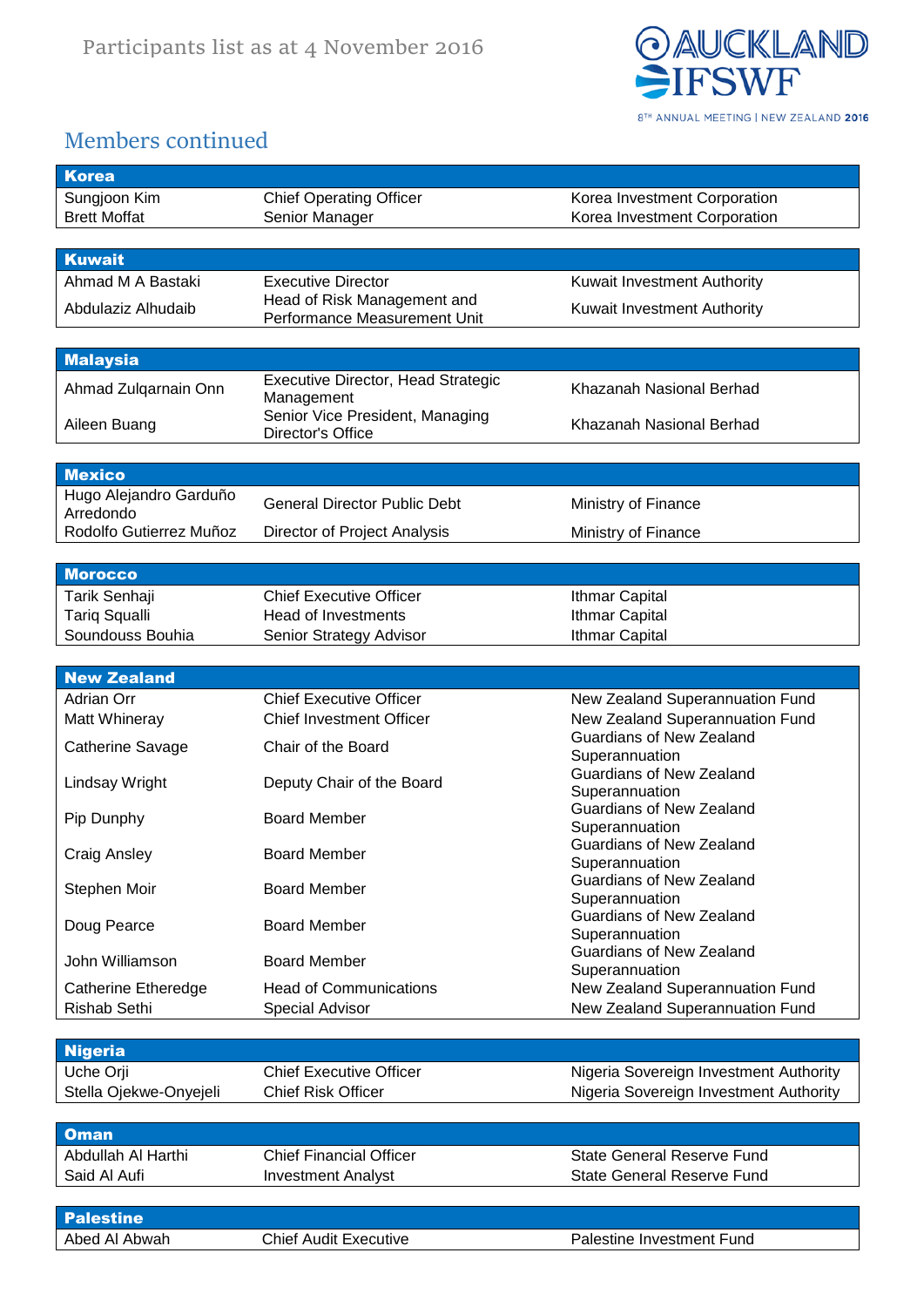

## Members continued

| Qatar                             |                                                             |                                       |
|-----------------------------------|-------------------------------------------------------------|---------------------------------------|
| Dr. Tariq Al Sabbagh              | Acting Director Legal Department,<br><b>General Counsel</b> | <b>Qatar Investment Authority</b>     |
| Sheikh Jassim Abdulla Al<br>Thani |                                                             | <b>Qatar Investment Authority</b>     |
| Saoud Abdulla Al-Ebrahim          |                                                             | <b>Qatar Investment Authority</b>     |
|                                   |                                                             |                                       |
| <b>Russia</b>                     |                                                             |                                       |
| <b>Kirill Dmitriev</b>            | <b>Chief Executive Officer</b>                              | <b>Russian Direct Investment Fund</b> |
| Anatoly Braverman                 | <b>First Deputy CEO</b>                                     | <b>Russian Direct Investment Fund</b> |
| <b>Tagir Sitdekov</b>             | <b>First Deputy CEO</b>                                     | <b>Russian Direct Investment Fund</b> |
| Richard Ogdon                     | Senior Advisor                                              | <b>Russian Direct Investment Fund</b> |
| Yuri Babin                        | <b>Head of Investor Relations</b>                           | <b>Russian Direct Investment Fund</b> |
|                                   |                                                             |                                       |
| <b>Rwanda</b>                     |                                                             |                                       |
| Jack Kayonga                      | <b>Chief Executive Officer</b>                              | Agaciro Development Fund              |
|                                   |                                                             |                                       |
| <b>Singapore</b>                  |                                                             |                                       |
| Deanna ONG                        | <b>Managing Director</b>                                    | <b>GIC Private Limited</b>            |
| <b>THAM Chiew Kit</b>             | <b>Managing Director</b>                                    | <b>GIC Private Limited</b>            |
| Jennifer LEWIS                    | <b>Managing Director</b>                                    | <b>GIC Private Limited</b>            |
| Kenneth HO                        | Associate                                                   | <b>GIC Private Limited</b>            |
| <b>WONG Ai Chiat</b>              | Senior Vice President                                       | <b>GIC Private Limited</b>            |
|                                   |                                                             |                                       |
| <b>Timor-Leste</b>                |                                                             |                                       |
| Filipe Nery Bernardo              | <b>Head Petroleum Fund Administration</b><br>Unit           | Ministry of Finance                   |
|                                   |                                                             |                                       |
| <b>United Arab Emirates</b>       |                                                             |                                       |
| Majed Al Romaithi                 | <b>Executive Director</b>                                   | Abu Dhabi Investment Authority        |
| Dhaen Al Hameli                   | <b>Deputy Director</b>                                      | Abu Dhabi Investment Authority        |
|                                   | Global Head of Corporate                                    |                                       |
| <b>Euart Glendinning</b>          | Communications                                              | Abu Dhabi Investment Authority        |
| Keith Featherstone                | Senior Tax Counsel                                          | Abu Dhabi Investment Authority        |
|                                   |                                                             |                                       |
| <b>United States of America</b>   |                                                             |                                       |
| Angela Rodell                     | <b>Chief Executive Officer</b>                              | Alaska Permanent Fund Corporation     |

# Observers, government and non-governmental organisations

| Dame Paula Rebstock | Chair of the Board              | <b>Accident Compensation Corporation</b> |
|---------------------|---------------------------------|------------------------------------------|
| <b>Trevor Janes</b> | Deputy Chair of the Board       | <b>Accident Compensation Corporation</b> |
| Jill Spooner        | <b>Board Member</b>             | <b>Accident Compensation Corporation</b> |
| Pat Duigan          | Investment Committee Member     | <b>Accident Compensation Corporation</b> |
| Nicholas Bagnall    | <b>Chief Investment Officer</b> | <b>Accident Compensation Corporation</b> |
| Mark Dossor         | <b>Chief Financial Officer</b>  | <b>Accident Compensation Corporation</b> |
| Jeremy Hill         | Head of Investment              | <b>Accident Compensation Corporation</b> |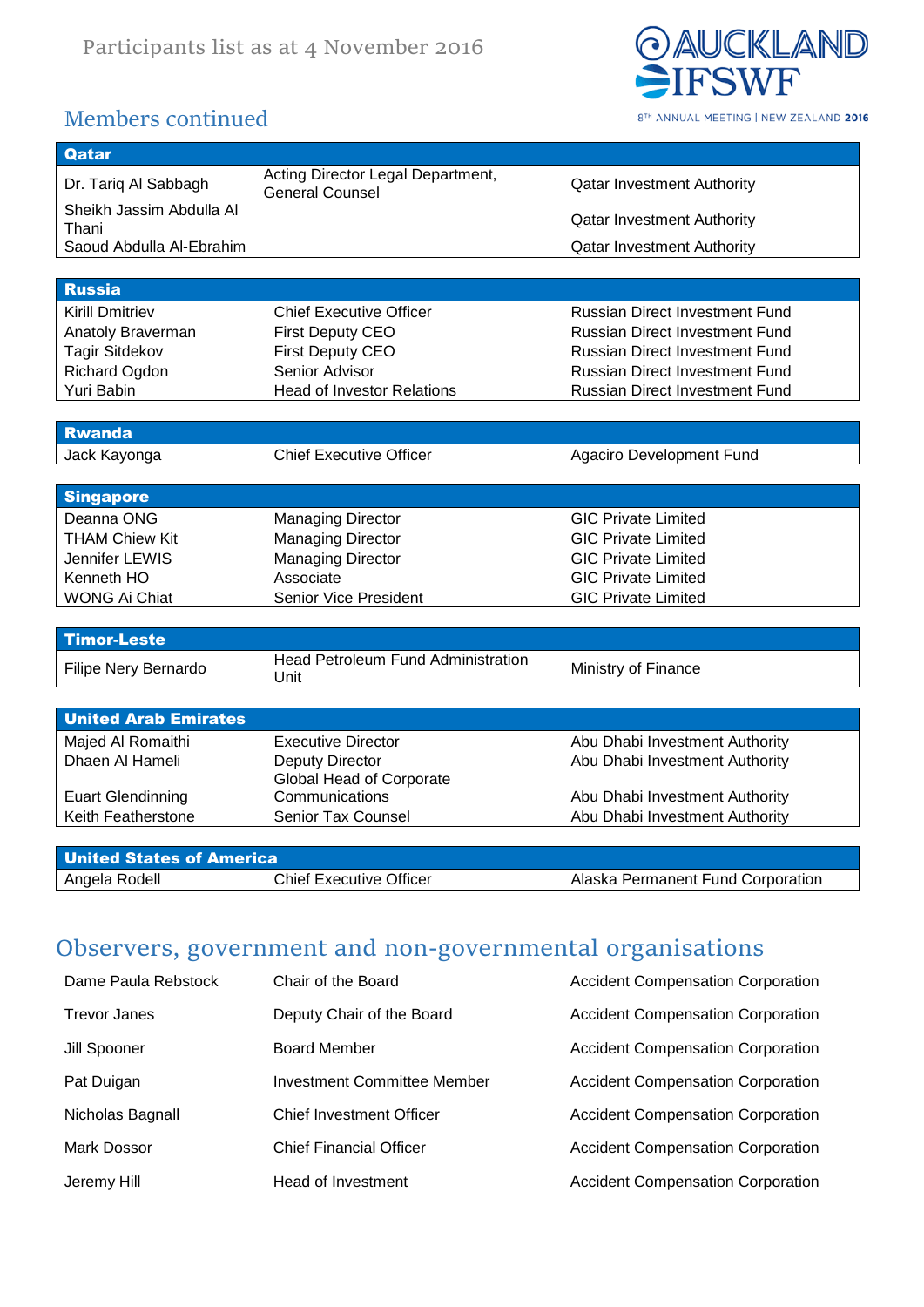#### Observers etc. continued



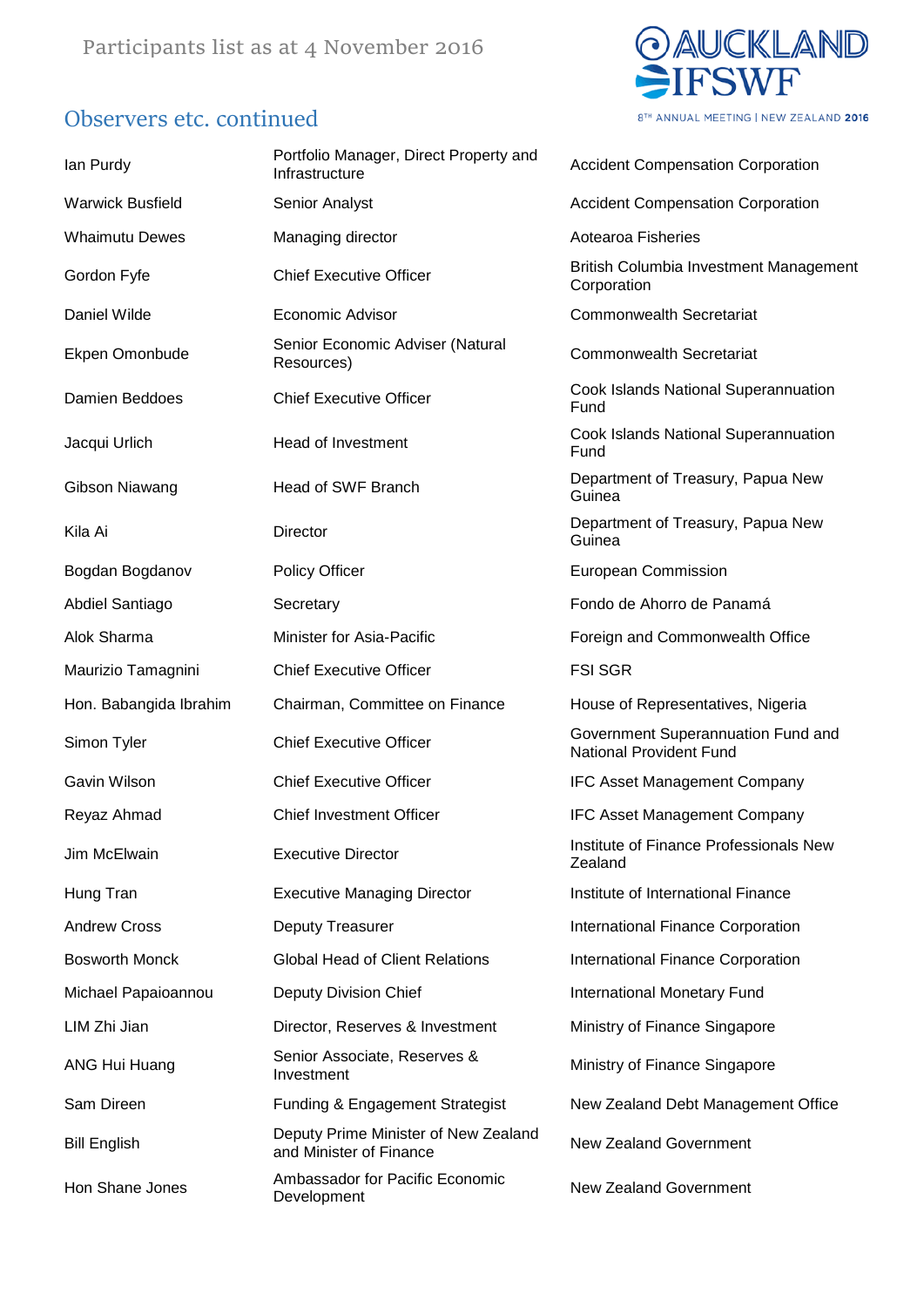## Observers etc. continued



8TH ANNUAL MEETING | NEW ZEALAND 2016

| Edon Hoppener         | <b>Economic Division</b>                                                       | New Zealand Ministry of Foreign Affairs<br>and Trade                                                        |
|-----------------------|--------------------------------------------------------------------------------|-------------------------------------------------------------------------------------------------------------|
| <b>Dylan Lawrence</b> | <b>Investment Director</b>                                                     | New Zealand Trade and Enterprise                                                                            |
| Sarah Vrede           | Director, Financial Operations & Head of<br>New Zealand Debt Management Office | New Zealand Treasury                                                                                        |
| Craig Weise           | Manager, Strategy and Policy                                                   | New Zealand Treasury                                                                                        |
| Paul Quinn            | Chairman                                                                       | Ngāti Awa Group Holdings                                                                                    |
| Ngārimu Blair         | Director                                                                       | Ngāti Whātua Ōrakei Whai Rawa                                                                               |
| David Marsh           | <b>Managing Director</b>                                                       | <b>Official Monetary and Financial</b><br><b>Institutions Forum</b>                                         |
| Pooma Kimis           | Director of Markets and Institutions                                           | <b>Official Monetary and Financial</b><br><b>Institutions Forum</b>                                         |
| Martin Skancke        | Chair                                                                          | Principles for Responsible Investment                                                                       |
| Lorenzo Saa           | Director, Global Networks and Outreach                                         | Principles for Responsible Investment                                                                       |
| <b>Glenn Stevens</b>  | Former Governor                                                                | Reserve Bank of Australia                                                                                   |
| Mark Perry            | <b>Head of Financial Markets</b>                                               | Reserve Bank of New Zealand                                                                                 |
| Sen. John Owan Enoh   | Chairman, Committee on Finance                                                 | Senate of Nigeria                                                                                           |
| Jamie Tuuta           | Chief Executive Officer & Māori Trustee                                        | Te Tumu Paeroa                                                                                              |
| Debra Birch           | Māori Trustee                                                                  | Te Tumu Paeroa                                                                                              |
| Hasan Jafri           | Corporate Adviser                                                              | <b>Temasek Holdings</b>                                                                                     |
| Bronwyn King          | <b>Chief Executive</b>                                                         | <b>Tobacco Free Portfolios</b>                                                                              |
| Clare Payne           | <b>Chief Operating Officer</b>                                                 | <b>Tobacco Free Portfolios</b>                                                                              |
| <b>Aren Palik</b>     | <b>Board Member</b>                                                            | Trust Fund for the People of the<br><b>Federated States of Micronesia</b>                                   |
| Sihna Lawrence        | <b>Board Member</b>                                                            | Trust Fund for the People of the<br><b>Federated States of Micronesia</b>                                   |
| <b>Bobby Muller</b>   | Vice Chairman                                                                  | <b>Trust Fund for the Marshall Islands</b>                                                                  |
| <b>Gerald Zackios</b> | Ambassador to the United States                                                | Trust Fund for the Marshall Islands                                                                         |
| Anthony Costanzo      | <b>Executive Administrator</b>                                                 | Trust Fund for the Federated States of<br>Micronesia & Trust Fund for the People of<br>the Marshall Islands |
| Lee Faiva Moresi      | <b>General Secretary</b>                                                       | <b>Tuvalu Trust Fund</b>                                                                                    |
| Christina Munzer      | Director                                                                       | <b>Tuvalu Trust Fund</b>                                                                                    |
| Nalayini Brito        |                                                                                | <b>Tuvalu Trust Fund</b>                                                                                    |
| David Hutton          |                                                                                | <b>Tuvalu Trust Fund</b>                                                                                    |
| David Nicholson       | New Zealand Board member                                                       | <b>Tuvalu Trust Fund</b>                                                                                    |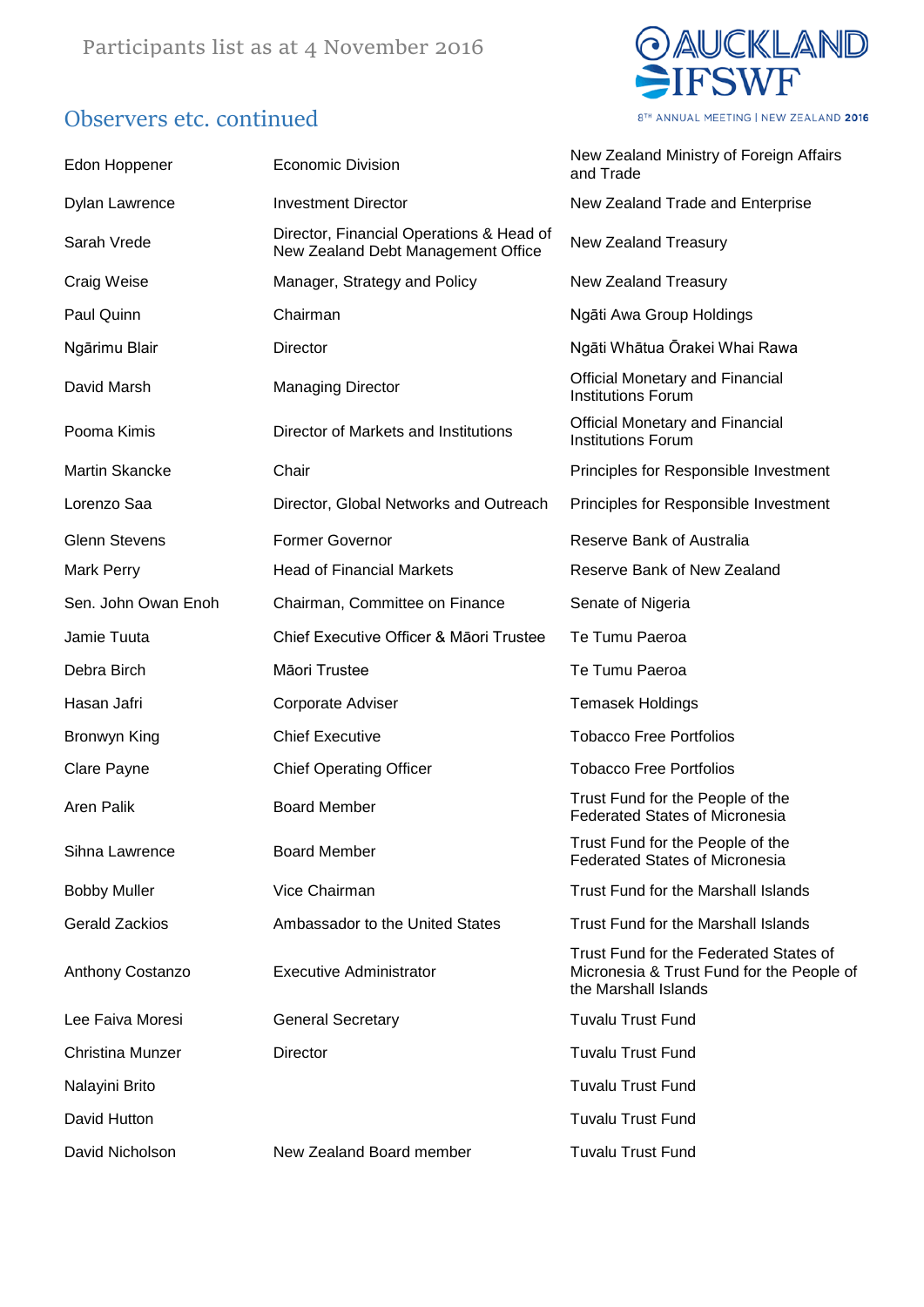### Observers etc. continued



| Joseph McDermott    | <b>Staff Assistant, Policy Division</b>   | U.S. Department of the Interior         |
|---------------------|-------------------------------------------|-----------------------------------------|
| Andy Baukol         | <b>Deputy Assistant Secretary</b>         | <b>US Treasury Department</b>           |
| Trina Rand          | <b>International Economist</b>            | <b>US Treasury Department</b>           |
| Daniel Adamson      | <b>Managing Director</b>                  | Wafra Investment Advisory Group         |
| Shanthi Divakaran   | <b>Senior Financial Sector Specialist</b> | World Bank                              |
| Axel Peuker         | Director, Financial Advisory Banking      | World Bank                              |
| Ekatarina Gratcheva | Lead Financial Officer                    | <b>World Bank Treasury</b>              |
| Mark Gordon         | Treasurer, State of Wyoming               | <b>Wyoming State Treasurer's Office</b> |
| Mats Andersson      | Former CEO, AP4                           |                                         |

| J.S. Department of the interior         |
|-----------------------------------------|
| JS Treasury Department                  |
| JS Treasury Department                  |
| <b>Nafra Investment Advisory Group</b>  |
| Vorld Bank                              |
| Norld Bank                              |
| <b>Norld Bank Treasury</b>              |
| <b>Nyoming State Treasurer's Office</b> |

### Academic institutions

| Thomas Holt          | Co-Head of SovereigNET                                | <b>Fletcher School, Tufts University</b>               |
|----------------------|-------------------------------------------------------|--------------------------------------------------------|
| Patrick Schena       | <b>Adjunct Assistant Professor</b>                    | Fletcher School, Tufts University                      |
| Javier Capapé        | Associate Researcher                                  | IE Business School - Sovereign Wealth<br>Lab           |
| John Lipsky          | Peterson Distinguished Scholar                        | Johns Hopkins University                               |
| Sony Kapoor          | <b>Managing Director</b>                              | Re-Define                                              |
| Bernardo Bortolotti  | Director                                              | Sovereign Investment Lab, Bocconi<br><b>University</b> |
| Rajiv Sharma         | <b>Research Director</b>                              | <b>Stanford University</b>                             |
| <b>Brenna Erford</b> | Manager, State Fiscal Health                          | The Pew Charitable Trusts                              |
| Damon Salesa         | Associate Professor                                   | University of Auckland                                 |
| Angela Cummine       | <b>British Academy Postdoctoral Fellow</b>            | University of Oxford                                   |
| Gordon Noble         | Principal Adviser Better Infrastructure<br>Initiative | University of Sydney                                   |
| <b>Samuel Wills</b>  | Lecturer   Assistant Professor                        | University of Sydney                                   |
| Ana Maria Jul        | <b>International Consultant</b>                       |                                                        |

## Private sector organisations

| Nesreen Srouji  | CEO, Middle East                               | Amundi Investment Management   |
|-----------------|------------------------------------------------|--------------------------------|
| Frédéric Samama | Deputy Global Head of Institutional<br>Clients | Amundi Investment Management   |
| Tom Clapham     | Head of Sovereign Wealth Funds                 | <b>AXA Investment Managers</b> |
| James Burdett   | Partner                                        | Baker & McKenzie LLP           |
| Euan Harkness   | Vice Chairman                                  | <b>Barclays Capital</b>        |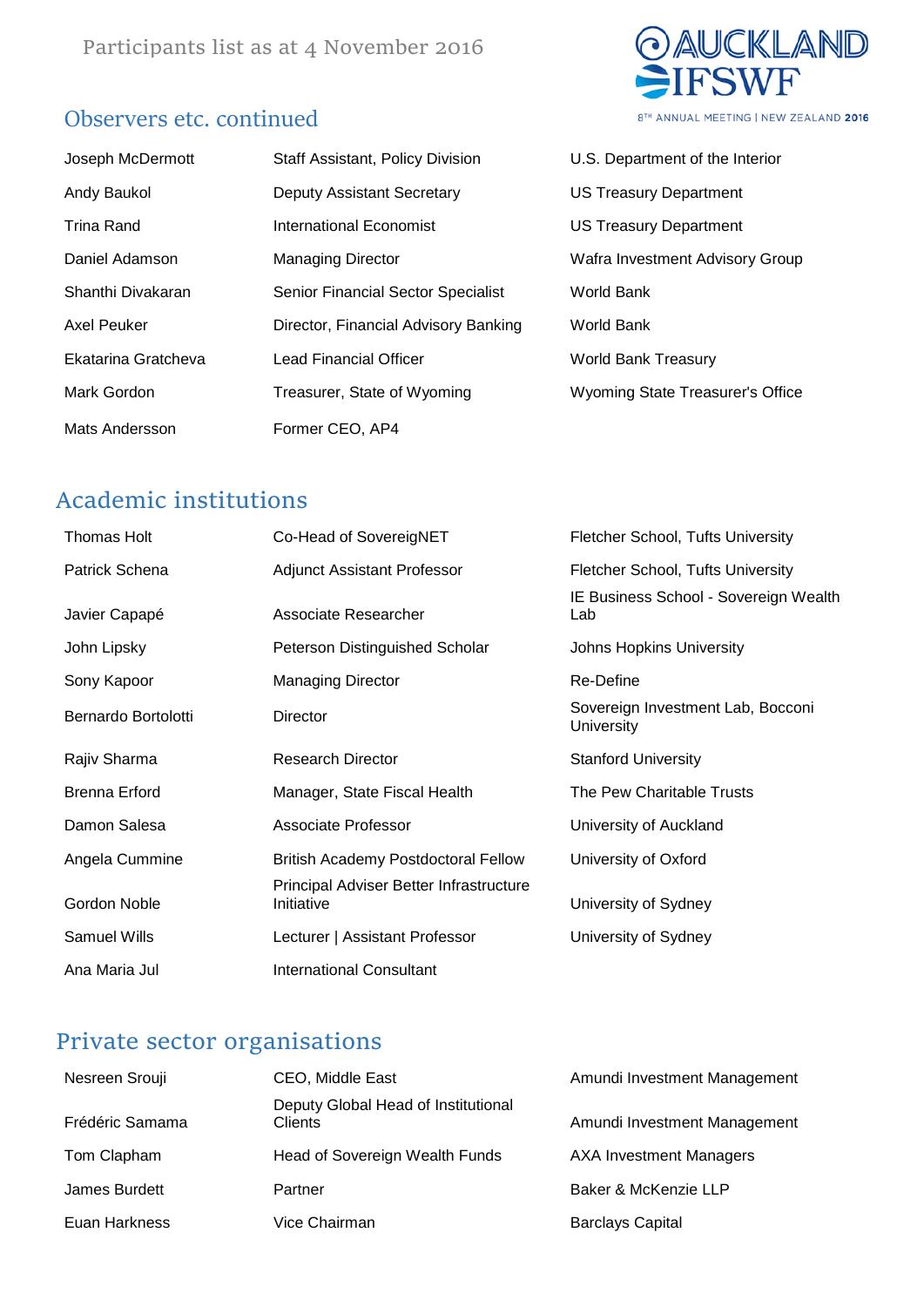# Private sector organisations continued



| <b>Jason Collins</b>   | <b>Managing Director</b>                                                                         | <b>BlackRock</b>                     |
|------------------------|--------------------------------------------------------------------------------------------------|--------------------------------------|
| Ashley Schulten        | <b>Head of Climate Solutions</b>                                                                 | <b>BlackRock</b>                     |
| Dominik Rohe           | Country Head for BlackRock Australia                                                             | <b>BlackRock</b>                     |
| Laurent Leveque        | Global Head of Financial Institutional<br>Coverage                                               | <b>BNP Paribas</b>                   |
| Peter Chen             | Head of Official Institutions Coverage<br><b>APAC</b>                                            | <b>BNP Paribas</b>                   |
| John Keith             | Managing Director, Head of Financial<br><b>Institutional Coverage</b>                            | <b>BNP Paribas</b>                   |
| Donna Nicolof          | Head Wealth & Private Bank                                                                       | <b>BNZ</b>                           |
| Mark Waugh             | Client Director, Financial Institutions &<br><b>Banks</b>                                        | <b>BNZ</b>                           |
| <b>Mike Faville</b>    | <b>Head of Debt Capital Markets</b>                                                              | <b>BNZ</b>                           |
| <b>Bob Prince</b>      | Co-Chief Investment Officer                                                                      | <b>Bridgewater Associates</b>        |
| <b>Kyle Delaney</b>    | Co-Head of Client Service and<br>Marketing                                                       | <b>Bridgewater Associates</b>        |
| <b>Chris McIntyre</b>  | <b>Client Advisor</b>                                                                            | <b>Bridgewater Associates</b>        |
| John Campbell          | Chairman                                                                                         | Campbell Lutyens                     |
| Angus St John          | <b>Executive Director, Financial Institutions</b><br>Group                                       | Commonwealth Bank of Australia       |
| James Hammermaster     | Director, Debt Capital Markets<br>Origination                                                    | Commonwealth Bank of Australia       |
| John Marker            | Partner, Corporate Finance, National<br>Infrastructure and Capital Projects Lead,<br>New Zealand | Deloitte                             |
| <b>Teresa Farac</b>    | Partner                                                                                          | Deloitte                             |
| Glenn Crane            | Chairman & Chief Executive Officer                                                               | DFA Australia Limited (Dimensional)  |
| <b>Mark Burgess</b>    | <b>Managing Director</b>                                                                         | <b>EP Advisory</b>                   |
| Joseph Konzelmann      | Managing Director and Senior<br>Sovereigns Strategist                                            | Goldman Sachs Asset Management       |
| Sheila Patel           | Managing Director & Chief Executive<br>Officer                                                   | Goldman Sachs Asset Management       |
| Mark Tume              | Independent Chairman                                                                             | Infratil                             |
| Mark Samuelson         | Managing Director, Asia Pacific &<br>Middle East                                                 | <b>Investec Asset Management</b>     |
| <b>Justin Cowper</b>   | Country Head, Australia                                                                          | <b>Investec Asset Management</b>     |
| Teik Tan               | <b>Executive Director</b>                                                                        | Investment Innovation Institute [i3] |
| <b>Matthew Everett</b> | Managing Director, Investor Client<br>Management                                                 | JP Morgan                            |
| <b>Stuart Raynes</b>   | Executive Director, Head of Investor<br><b>Client Management</b>                                 | JP Morgan                            |
| Malan Rietveld         | Director                                                                                         | <b>Kalytix Partners</b>              |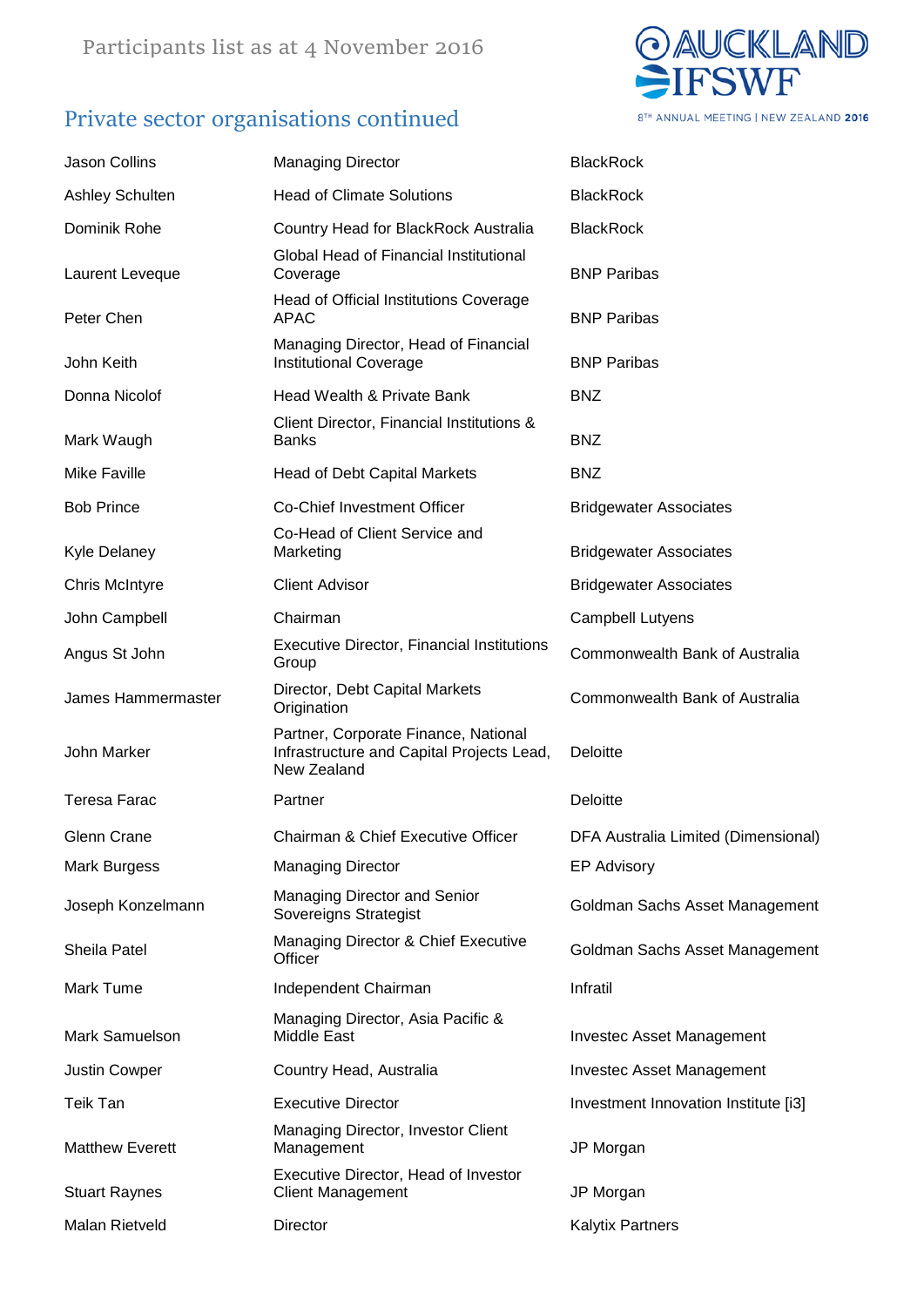# Private sector organisations continued



| <b>Gerald Fitzgerald</b> | <b>Chairman and Partner</b>                                                              | Kensington Swan                     |
|--------------------------|------------------------------------------------------------------------------------------|-------------------------------------|
| <b>Bruce Bernacchi</b>   | Partner                                                                                  | <b>KPMG</b>                         |
| lan Thursfield           | Partner                                                                                  | <b>KPMG</b>                         |
| <b>Bryce Klempner</b>    | Partner                                                                                  | McKinsey & Company                  |
| Marcos Tarnowski         | Partner                                                                                  | McKinsey & Company                  |
| Eser Keskiner            | Associate Partner, Sydney                                                                | McKinsey & Company                  |
| Cathy Quinn              | Chair                                                                                    | <b>Minter Ellison Rudd Watts</b>    |
| Peter Ireland            | <b>Managing Director</b>                                                                 | Morgan Stanley                      |
| Richard Dellabarca       | <b>Chief Executive</b>                                                                   | New Zealand Venture Investment Fund |
| Mike Sang                | <b>Chief Executive Officer</b>                                                           | Ngāi Tahu Holdings                  |
| <b>Wayne Bowers</b>      | <b>Chief Executive Officer &amp; Chief</b><br><b>Investment Officer Asset Management</b> | Northern Trust Company              |
| <b>Madeleine Senior</b>  | Managing Director - Australasia                                                          | Northern Trust Company              |
| <b>William Mak</b>       | Head of the Asia Pacific Region                                                          | Northern Trust Company              |
| Jan Muysken              | Global Leader Sovereign Investment<br><b>Funds</b>                                       | <b>PwC</b>                          |
| Will Jackson-Moore       | Global Private Equity and Sovereign<br><b>Investment Fund Leader</b>                     | PwC                                 |
| <b>Richard Abadie</b>    | Global Head of Capital Projects and<br>Infrastructure                                    | <b>PwC</b>                          |
| <b>Christian Serao</b>   | Partner                                                                                  | <b>PwC</b>                          |
| Oscar Teunissen          | Principal                                                                                | PwC                                 |
| Scott Hamilton           | <b>Chief Executive Officer</b>                                                           | Quayside Holdings                   |
| Lord Alex Carlile        | <b>Founding Director</b>                                                                 | <b>SC Strategy</b>                  |
| William Nash III         | Managing Partner - Middle East                                                           | <b>Squire Patton Boggs</b>          |
| Jukka Pihlman            | Managing Director & Global Head,<br><b>Central Banks and SWFs</b>                        | <b>Standard Chartered</b>           |
| <b>Will Kinlaw</b>       | <b>Senior Vice President</b>                                                             | <b>State Street Corporation</b>     |
| Rodney Ringrow           | Senior Managing Director                                                                 | <b>State Street Corporation</b>     |
| Anthony Zielinski        | <b>Official Institutions Group</b>                                                       | <b>State Street Global Advisors</b> |
| Hon Cheung               | Regional Director - Asia, Official<br><b>Institutions Group</b>                          | <b>State Street Global Advisors</b> |
| Aaron Drew               | <b>Chief Investment Officer</b>                                                          | <b>Stewart Group</b>                |
| Chris Joblin             | <b>Chief Executive Officer</b>                                                           | <b>Tainui Group Holdings</b>        |
| Paul Clements-Hunt       | <b>Chief Executive Officer</b>                                                           | The Blended Capital Group           |
| Massimiliano Castelli    | Head of Strategy, Sovereign Institutions                                                 | <b>UBS Asset Management</b>         |